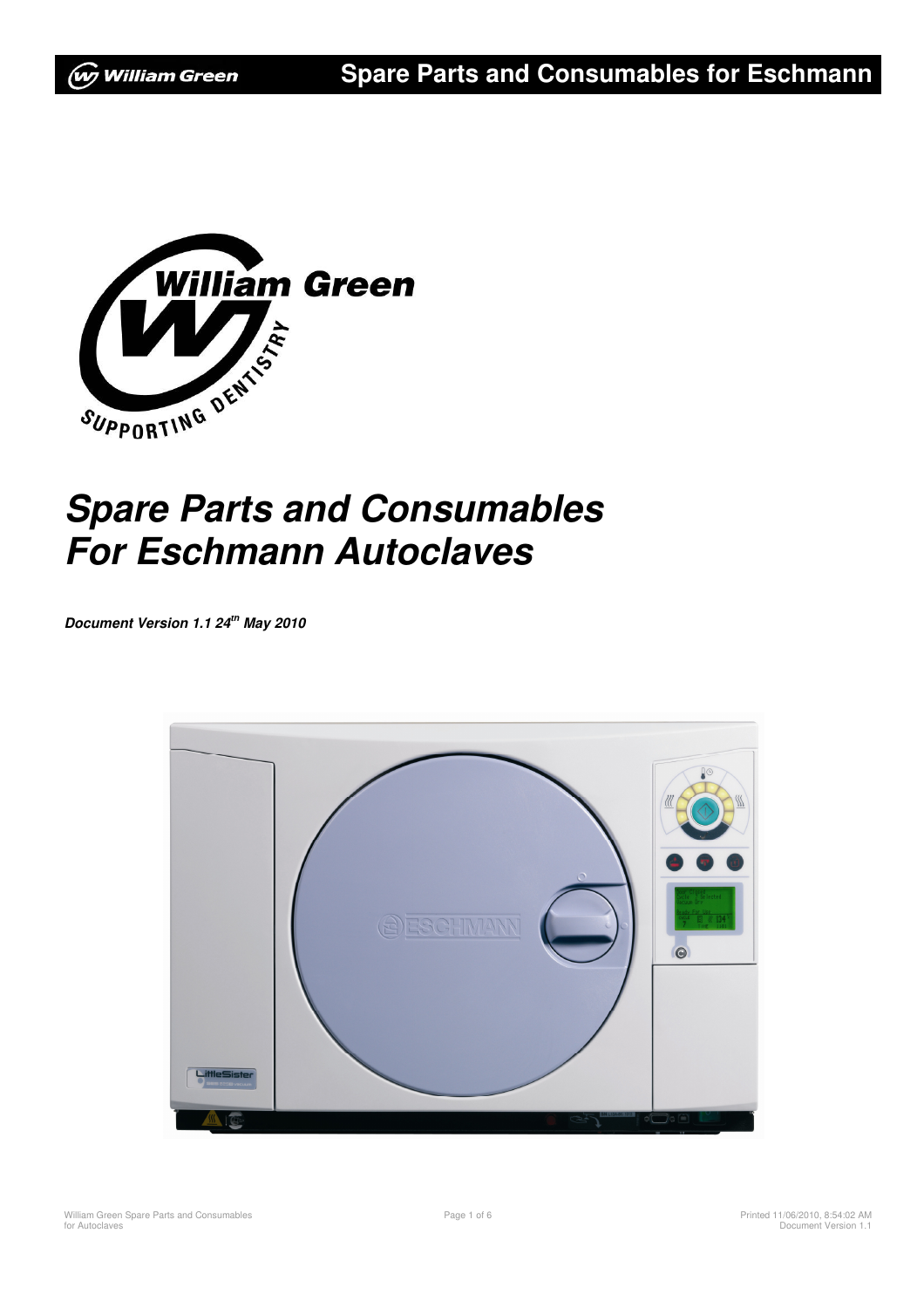## **Table of Contents**

- **1.0 Perforated Aluminium & Stainless Steel Trays**
- **2.0 HFiT Cassettes**
- **3.0 Racks, Holders and Baskets**
- **4.0 Consumables**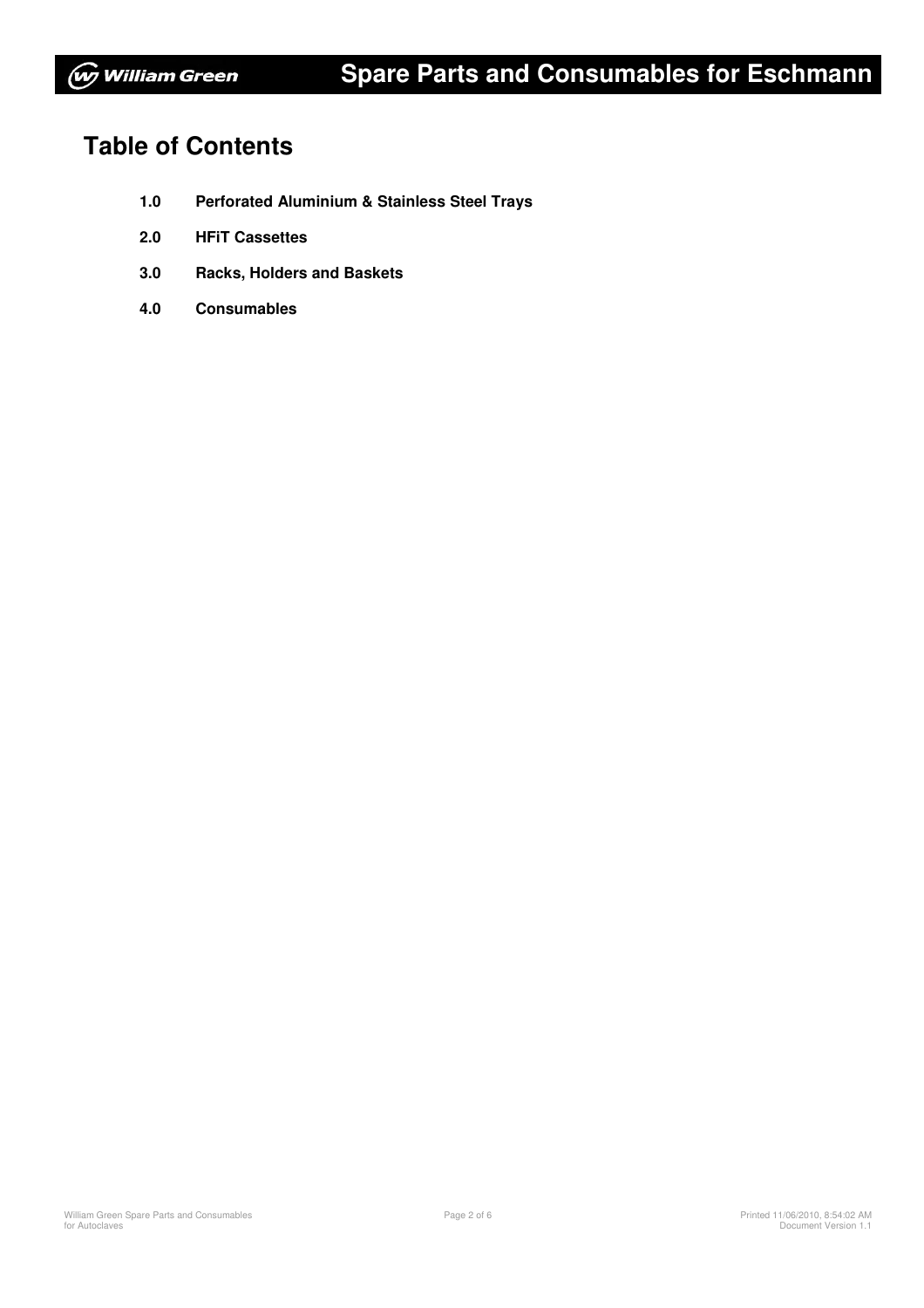#### 1.0 Perforated Aluminium & Stainless Steel Trays

Perforated aluminium and stainless steel trays, suitable for use in vacuum and non vacuum autoclaves in two sizes – "Standard" 28cm x 18cm and "Examination" 18cm x 14cm.

"Examination" trays, holding enough instruments for regular check up procedures, can be assigned to individual patients, without compromising the capacity of the autoclave.

Aluminium trays are available in six colours

| Standard Trays 28cm x 18cm                                                      | Part Number | Comments                   |
|---------------------------------------------------------------------------------|-------------|----------------------------|
|                                                                                 | ES87-254-50 | Tray - Stainless Steel     |
|                                                                                 | ES87-244-51 | Tray - Aluminium Silver    |
|                                                                                 | ES87-244-52 | Tray - Aluminium Blue      |
|                                                                                 | ES87-244-53 | Tray - Aluminium Red       |
|                                                                                 | ES87-244-54 | Tray - Aluminium Green     |
|                                                                                 | ES87-244-55 | Tray - Aluminium Yellow    |
| Standard:<br>Stainless Steel Tray<br>Instrument Holder 16<br>Storage Lid        | ES87-244-56 | Tray - Aluminium Turquoise |
|                                                                                 | ES87-214-51 | Storage Lid - Silver       |
|                                                                                 | ES87-214-52 | Instrument Support (16)    |
|                                                                                 |             |                            |
|                                                                                 |             |                            |
| Examination Trays 18cm x 14cm                                                   | Part Number | Comments                   |
|                                                                                 | ES87-244-61 | Tray - Aluminium Silver    |
|                                                                                 | ES87-244-62 | Tray - Aluminium Blue      |
|                                                                                 | ES87-244-63 | Tray - Aluminium Red       |
|                                                                                 | ES87-244-64 | Tray - Aluminium Green     |
| Examination:<br>Storage Lid.<br>Aluminium Tray                                  | ES87-244-65 | Tray - Aluminium Yellow    |
|                                                                                 | ES87-244-66 | Tray - Aluminium Turquoise |
| Examination:<br>Stainless Steel tray<br>Instrument Support 10                   | ES87-254-60 | Tray - Stainless Steel     |
| Suitable for vacuum & non-vacuum autoclaves<br>Suitable for washer disinfectors | ES87-214-61 | Storage Lid - Silver       |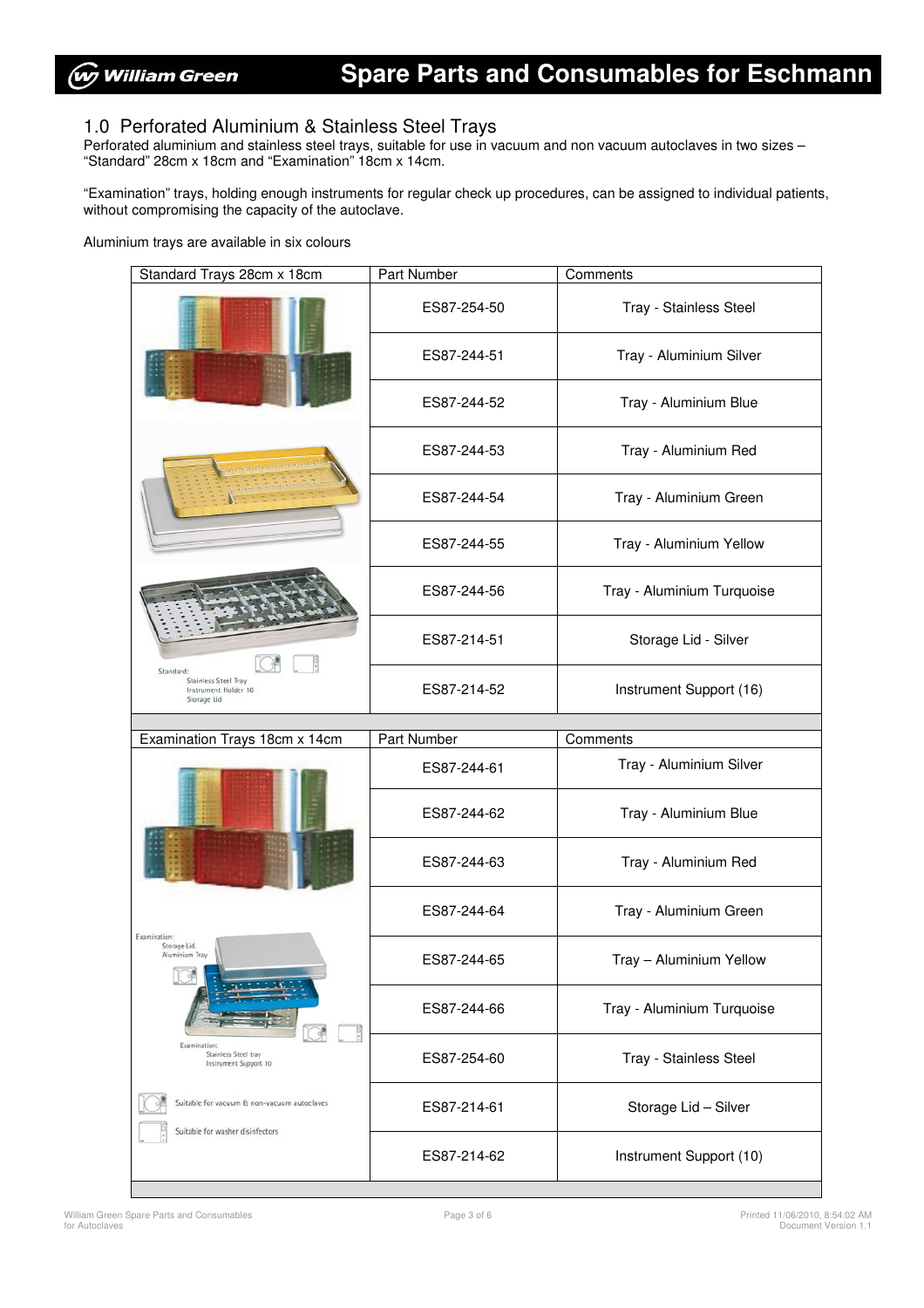#### 2.0 HFiT Cassettes – Hands Free instrument Transfer

Hands Free instrument Transfer (HFiT) cassettes significantly reduce the risk of sharps injury whilst ensuring total cleaning and sterilizing efficiency

Available in three sizes, 'Compact', 'Examination' and 'Standard', these innovative stainless steel, self locking, HFiT cassettes securely hold instruments for washer disinfection and sterilization.

HFiT cassettes, with a choice of six coloured silicone inserts, allow the adoption of instrument management / traceability within the surgery environment.

| <b>HFiT Cassettes</b> | Part Number | Comments - holds 5 instruments  |  |  |  |
|-----------------------|-------------|---------------------------------|--|--|--|
|                       | ES87-228-02 | HFiT 5 - Blue                   |  |  |  |
|                       | ES87-228-03 | HFiT 5 - Red                    |  |  |  |
|                       | ES87-228-04 | HFiT 5 - Green                  |  |  |  |
|                       | ES87-228-05 | HFiT 5 - Yellow                 |  |  |  |
|                       | ES87-228-06 | HFiT 5 - Grey                   |  |  |  |
|                       | ES87-228-08 | HFiT 5 - White                  |  |  |  |
|                       |             |                                 |  |  |  |
| <b>HFiT Cassettes</b> | Part Number | Comments - holds 10 instruments |  |  |  |
|                       | ES87-228-12 | HFiT 10 - Blue                  |  |  |  |
|                       | ES87-228-13 | HFiT 10 - Red                   |  |  |  |
|                       | ES87-228-14 | HFiT 10 - Green                 |  |  |  |
|                       | ES87-228-15 | HFiT 10 - Yellow                |  |  |  |
|                       | ES87-228-16 | HFiT 10 - Grey                  |  |  |  |
|                       | ES87-228-18 | HFiT 10 - White                 |  |  |  |
|                       |             |                                 |  |  |  |
| <b>HFIT Cassettes</b> | Part Number | Comments - holds 20 instruments |  |  |  |
|                       | ES87-228-22 | HFiT 20 - Blue                  |  |  |  |
|                       | ES87-228-23 | HFiT 20 - Red                   |  |  |  |
|                       | ES87-228-24 | HFiT 20 - Green                 |  |  |  |
|                       | ES87-228-25 | HFiT 20 - Yellow                |  |  |  |
|                       | ES87-228-26 | HFiT 20 - Grey                  |  |  |  |
|                       | ES87-228-28 | HFiT 20 - White                 |  |  |  |
|                       |             |                                 |  |  |  |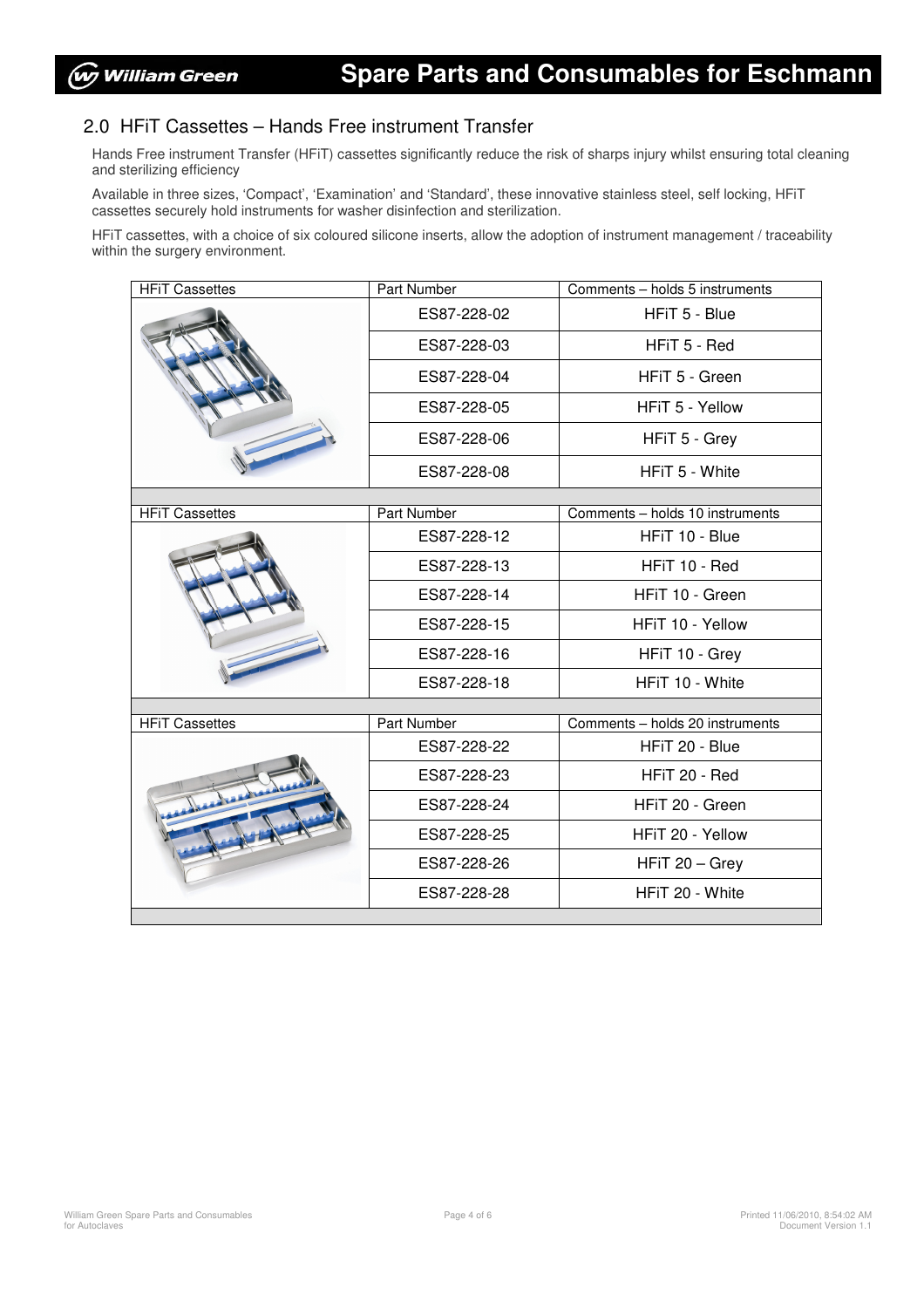### 3.0 Storage Racks, Bur &File Holders, Baskets

| <b>Storage Racks</b>                                             | <b>Part Number</b>         | Comments                                      |
|------------------------------------------------------------------|----------------------------|-----------------------------------------------|
|                                                                  |                            | Storage Rack<br>Empty                         |
|                                                                  | ES87-214-55                | 28cm x 18cm                                   |
|                                                                  |                            | Storage Rack                                  |
|                                                                  | ES87-214-58                | Complete<br>with 6 x trays, lids & holders    |
|                                                                  |                            | 28cm x 18cm                                   |
|                                                                  |                            |                                               |
|                                                                  | ES87-214-65                | Storage Rack                                  |
|                                                                  |                            | Empty                                         |
| وحممهمممين                                                       |                            | 18cm x 14cm                                   |
|                                                                  |                            |                                               |
| Standard & Examination storage rack complete with trays and lids |                            | Storage Rack                                  |
|                                                                  |                            | Complete                                      |
|                                                                  | ES87-214-68                | with 6 x trays, lids & holders                |
|                                                                  |                            | 18cm x 14cm                                   |
|                                                                  |                            |                                               |
| Bur & File Holders                                               | <b>Part Number</b>         | Comments                                      |
|                                                                  | ES87-202-12                | Dental Burr Holder - Blue                     |
|                                                                  | ES87-202-13                | Dental Burr Holder - Red                      |
|                                                                  | ES87-202-14                | Dental Burr Holder - Green                    |
|                                                                  | ES87-202-15                | Dental Burr Holder - Yellow                   |
|                                                                  | Part Number                | Comments                                      |
|                                                                  | ES87-260-02                | Surgical Burr Holder - Blue                   |
|                                                                  | ES87-260-03                | Surgical Burr Holder - Red                    |
|                                                                  | ES87-260-04                | Surgical Burr Holder - Green                  |
|                                                                  | ES87-260-05                | Surgical Burr Holder - Yellow                 |
| Dental, Surgical & Endo Burr Holders                             | Part Number                | Comments                                      |
|                                                                  | ES87-217-08<br>ES87-218-16 | Endo Burr Holder - 8<br>Endo Burr Holder - 12 |
|                                                                  |                            |                                               |
| <b>Baskets</b>                                                   | Part Number                | Comments                                      |
|                                                                  |                            |                                               |
|                                                                  |                            |                                               |
|                                                                  |                            |                                               |
|                                                                  | ES87-040-10                | Porous Load Basket                            |
|                                                                  |                            | Standard                                      |
|                                                                  |                            |                                               |
|                                                                  |                            |                                               |
|                                                                  |                            |                                               |
|                                                                  |                            |                                               |
|                                                                  |                            |                                               |
|                                                                  | ES87-040-12                | Porous Load Basket                            |
|                                                                  |                            | Long                                          |
|                                                                  |                            |                                               |
|                                                                  |                            |                                               |
|                                                                  |                            |                                               |
|                                                                  | ES87-041-45                | Dental Hand Piece Rack                        |
| Image not available                                              |                            |                                               |